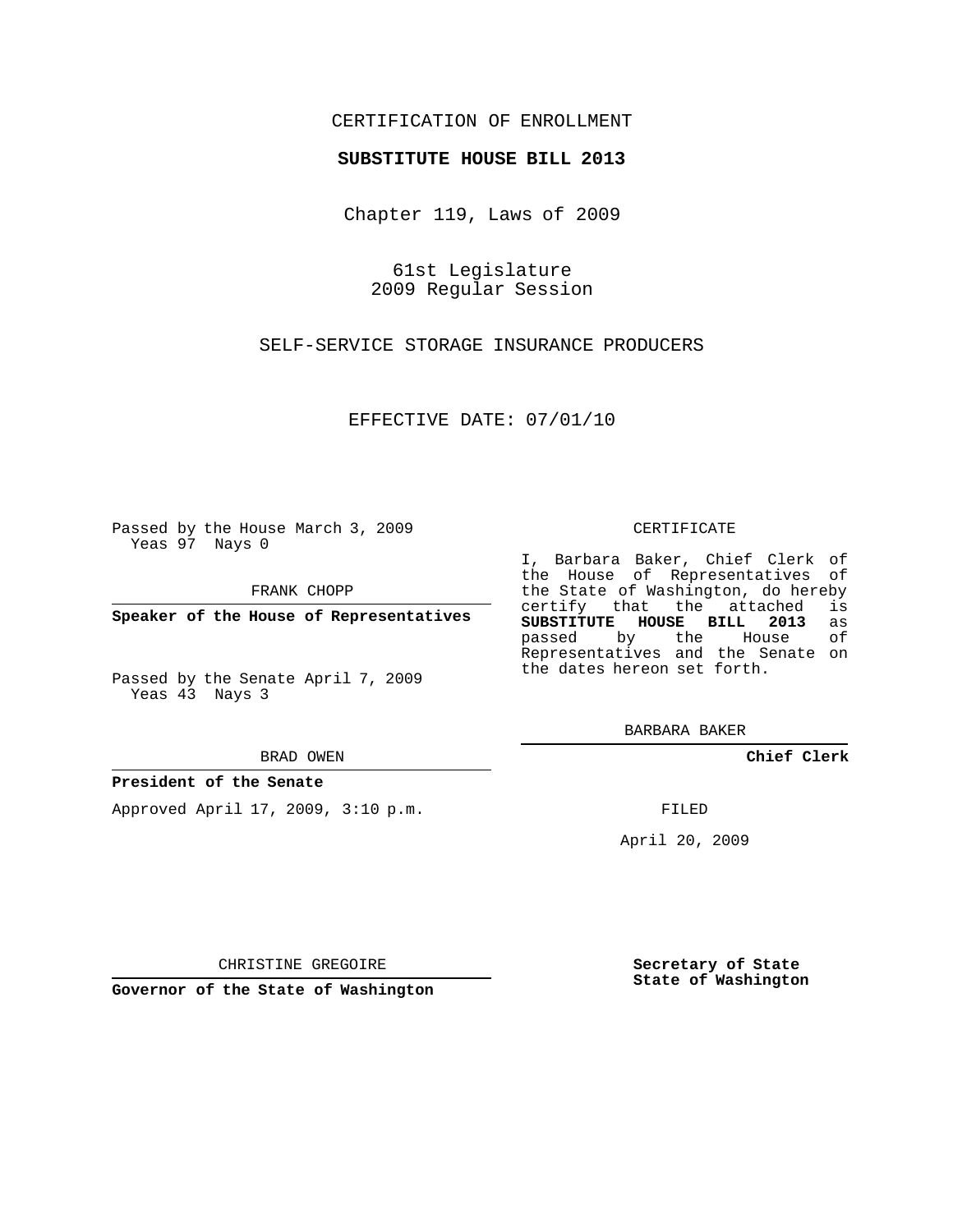# **SUBSTITUTE HOUSE BILL 2013** \_\_\_\_\_\_\_\_\_\_\_\_\_\_\_\_\_\_\_\_\_\_\_\_\_\_\_\_\_\_\_\_\_\_\_\_\_\_\_\_\_\_\_\_\_

\_\_\_\_\_\_\_\_\_\_\_\_\_\_\_\_\_\_\_\_\_\_\_\_\_\_\_\_\_\_\_\_\_\_\_\_\_\_\_\_\_\_\_\_\_

Passed Legislature - 2009 Regular Session

# **State of Washington 61st Legislature 2009 Regular Session**

**By** House Financial Institutions & Insurance (originally sponsored by Representatives Green, Roach, Kirby, Warnick, and Morrell)

READ FIRST TIME 02/20/09.

 AN ACT Relating to self-service storage specialty producers; amending RCW 48.14.010 and 48.17.170; adding a new chapter to Title 48 RCW; and providing an effective date.

BE IT ENACTED BY THE LEGISLATURE OF THE STATE OF WASHINGTON:

 NEW SECTION. **Sec. 1.** The definitions in this section apply throughout this chapter unless the context clearly requires otherwise.

(1) "Commissioner" means the insurance commissioner of this state.

 (2) "Occupant" means a person, or his or her sublessee, successor, or assign, who is entitled to the use of the storage space at a self- service storage facility under a rental agreement, to the exclusion of others.

 (3) "Owner" means the owner, operator, property management company, lessor, or sublessor of a self-service storage facility. "Owner" does not mean an occupant.

 (4) "Personal property" means movable property not affixed to land, and includes, but is not limited to, goods, merchandise, furniture, and household items.

(5) "Self-service storage insurance producer" means any owner of a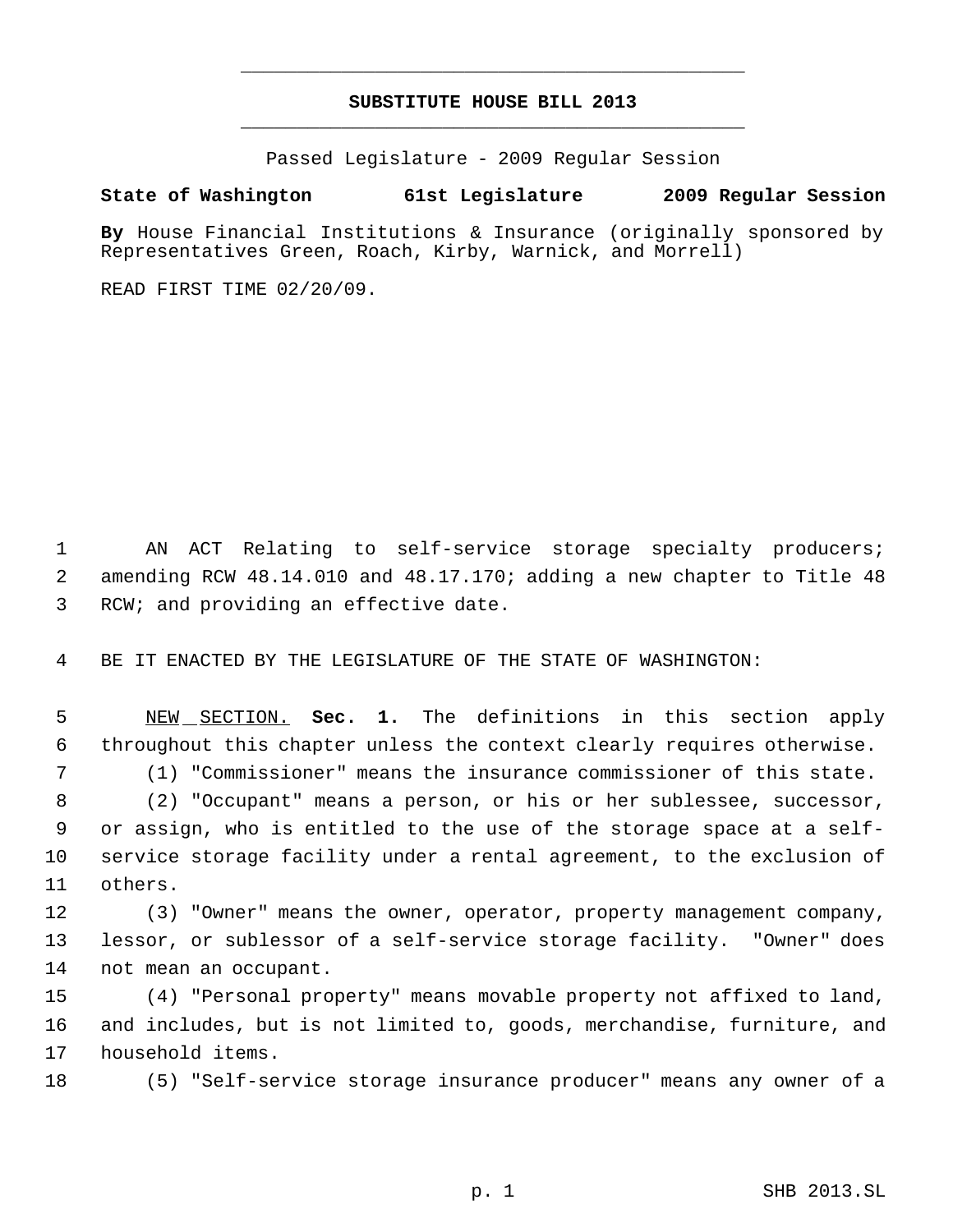facility that is licensed as a specialty lines insurance producer under chapter 48.17 RCW to offer, sell, or solicit self-service storage insurance under this chapter.

 (6) "Self-service storage facility" or "facility" means any real property designed and used for the purpose of renting or leasing individual storage space to occupants who are to have access to the space for the purpose of storing and removing personal property on a self-service basis, but does not include a garage or other storage area in a private residence.

 (7) "Self-service storage insurance" is insurance that in connection with and incidental to the rental of space at a facility provides coverage to occupants at the facility for the loss of or damage to stored personal property that occurs at that facility.

 NEW SECTION. **Sec. 2.** (1) An owner; or officer, director, or employee of an owner; may not offer, sell, or solicit the purchase of self-service storage insurance unless that person is:

 (a) Licensed as an insurance producer with a property line of 18 authority under chapter 48.17 RCW; or

 (b) Licensed as a self-service storage insurance producer under chapter 48.17 RCW and is in compliance with this chapter.

 (2) If the owner is licensed as a self-service storage insurance producer under chapter 48.17 RCW and is in compliance with this chapter, then an employee of the owner who is in compliance with section 8(1) of this act is not required to be individually licensed.

 (3) The commissioner may issue a specialty line insurance producer license to an owner that is in compliance with this chapter authorizing the owner to act as a self-service storage insurance producer under this chapter, in connection with and incidental to rental agreements, on behalf of any insurer authorized to write self-service storage insurance in this state.

 NEW SECTION. **Sec. 3.** An owner may apply to be licensed as a self- service storage insurance producer under, and if in compliance with, this chapter by filing the following documents with the commissioner: (1) A written application for licensure, signed by the applicant or by an officer of the applicant, in the form prescribed by the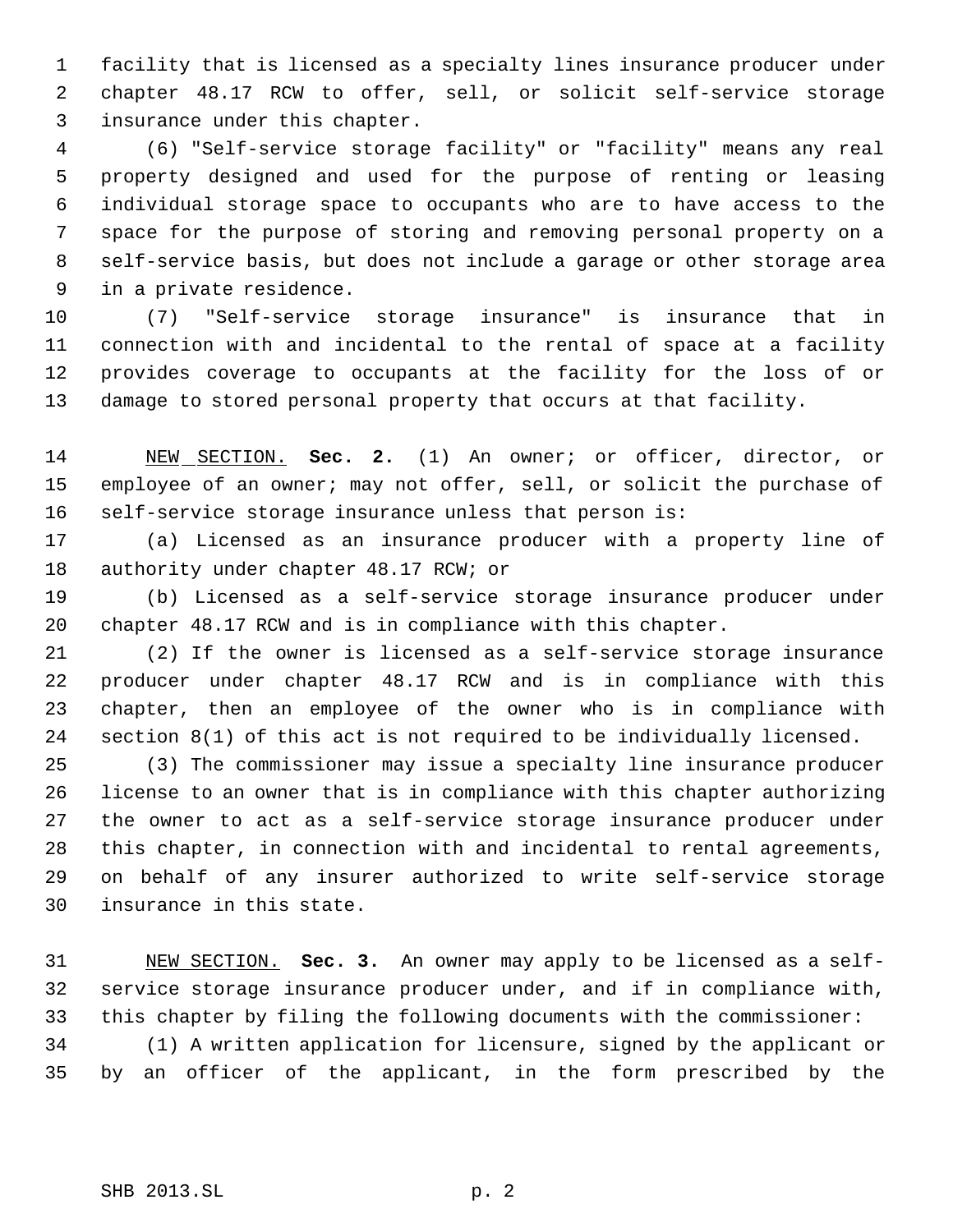commissioner that includes a listing of all locations at which the owner intends to offer, sell, or solicit self-service storage insurance; and

 (2)(a) A certificate by the insurer that is to be named in self- service storage insurance producer license, stating that the insurer:

 (i) Has satisfied itself that the named applicant is trustworthy and competent to act as its self-service storage insurance producer, 8 limited to this purpose;

 (ii) Has reviewed the employee training and education program required by section 8(1)(c) of this act and that it satisfies the 11 statutory requirements; and

 (iii) Will appoint the applicant to act as its self-service storage insurance producer to offer, sell, or solicit self-service storage insurance, if the license for which the applicant is applying is issued by the commissioner.

 (b) The certification shall be subscribed by an authorized representative of the insurer on a form prescribed by the commissioner.

 NEW SECTION. **Sec. 4.** An owner issued a self-service storage insurance producer license under this chapter is not subject to the prelicensure or continuing education requirements in chapter 48.17 RCW.

 NEW SECTION. **Sec. 5.** (1) A self-service storage insurance producer license authorizes a self-service storage insurance producer and its employees to offer and sell to, enroll in, and bill and collect premiums from occupants for insurance covering the loss of or damage to personal property stored at a facility on a master, corporate, group, or individual policy basis.

 (2) A self-service storage insurance producer is not required to treat moneys collected from occupants purchasing insurance under this chapter as funds received in a fiduciary capacity, if:

 (a) The insurer represented by the self-service storage insurance producer has consented in writing, signed by an officer of the insurer, that the premiums need not be segregated from funds received by the self-service storage insurance producer; and

 (b) The charges for insurance coverage are itemized and ancillary to the rental agreement.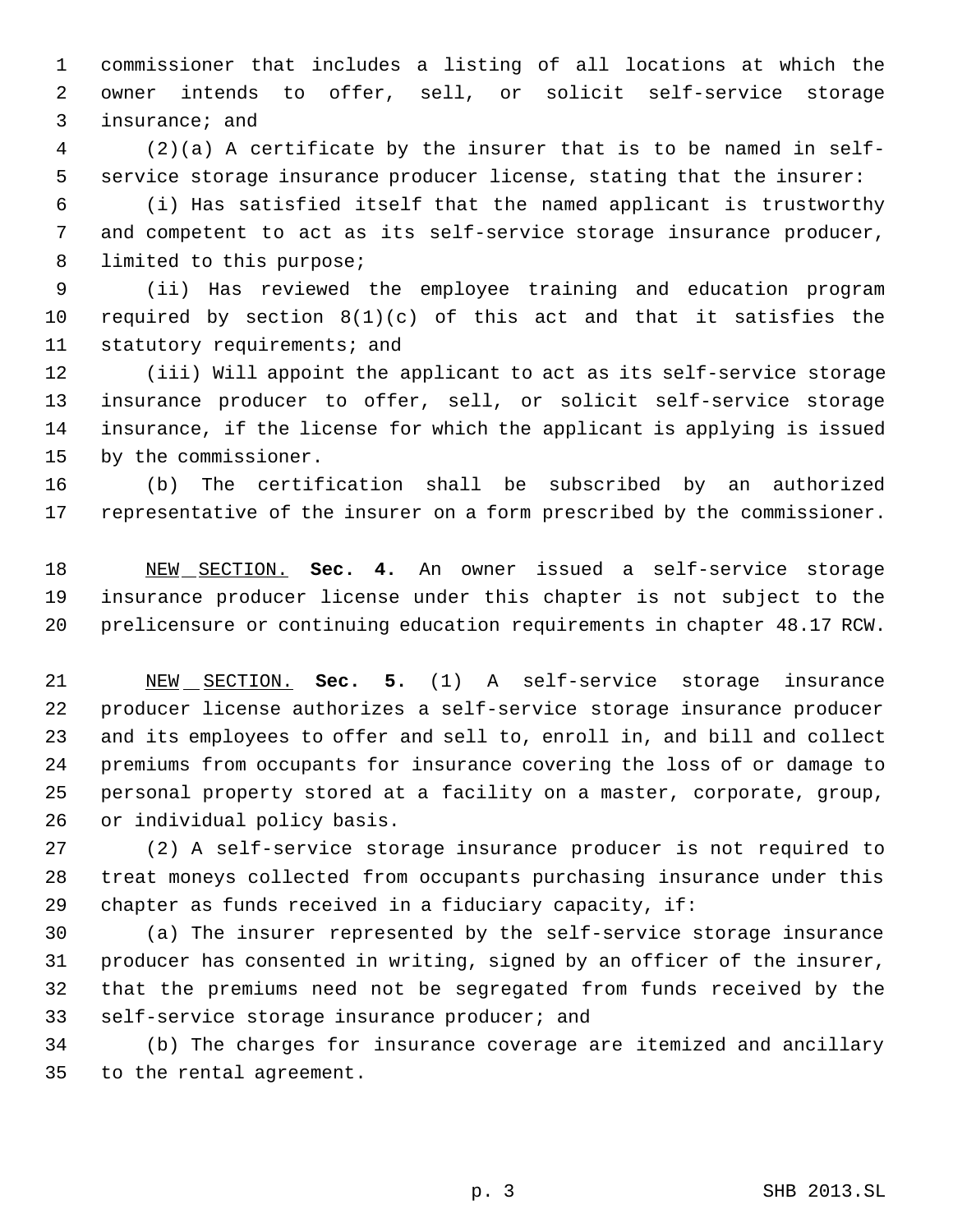(3) An owner is not required to be licensed pursuant to this section merely to display and make available to prospective occupants brochures and other promotional materials created by or on behalf of an authorized insurer, provided that either the owner or its employees, or both, are not paid a commission or other consideration.

 NEW SECTION. **Sec. 6.** A self-service storage insurance producer may not solicit insurance under section 2 of this act unless:

 (1) At every location where occupants are enrolled in self-service storage insurance programs, written disclosure material regarding the program is made available to prospective occupants; and

 (2) All employees who offer and sell to, enroll in, and bill and collect premiums from occupants for insurance have completed a training program for employees of the licensed self-service storage insurance producer as approved by the commissioner.

 NEW SECTION. **Sec. 7.** The written disclosure material required in section (6)(1) of this act must:

 (1) Summarize the material terms of insurance coverage offered to occupants, including the name, address, telephone number of the insurer, price, benefits, exclusions, and conditions;

 (2) Prominently and conspicuously disclose that the policies offered by the self-service storage insurance producer may provide a duplication of coverage already provided by an occupant's homeowner's insurance policy, renter's insurance policy, vehicle insurance policy, watercraft insurance policy, or other source of property insurance coverage;

 (3) State that if self-service storage insurance is required as a condition of rental, the requirement may be satisfied by the occupant purchasing the insurance being offered to the occupant by the owner or by presenting evidence of other applicable insurance coverage;

(4) Describe the process for filing a claim;

(5) State in writing all costs related to the insurance; and

 (6) Disclose any other information required by rule by the commissioner.

 NEW SECTION. **Sec. 8.** (1) An employee of a self-service storage insurance producer may be authorized to offer, sell, or solicit self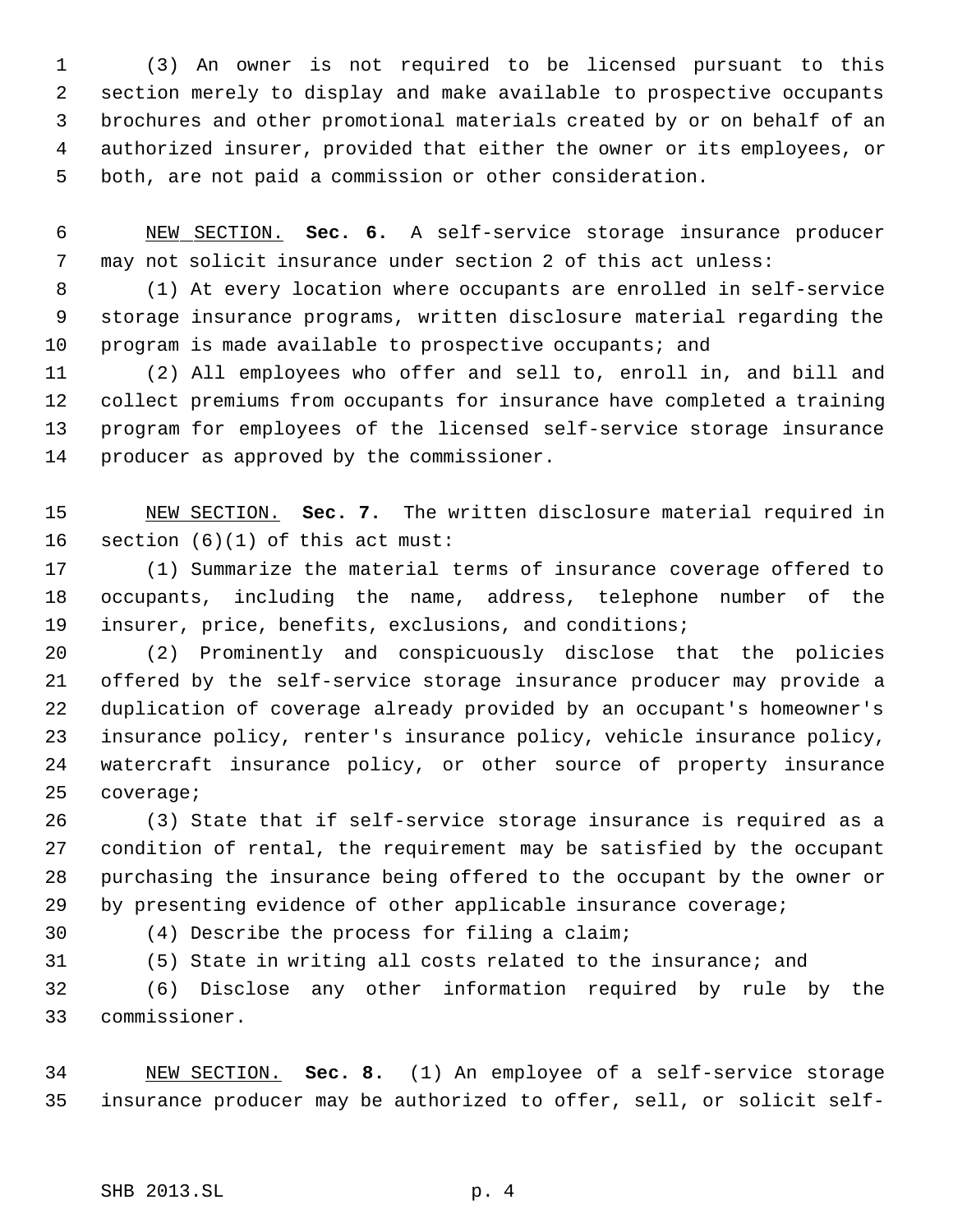service storage insurance under the authority of the self-service storage insurance producer's license, if all of the following conditions have been satisfied:

(a) The employee is eighteen years of age or older;

 (b) The employee is a trustworthy person and has not committed any act set forth in RCW 48.17.530;

(c) The employee has completed a training and education program;

 (d) The self-service storage insurance producer, at the time it submits its self-service storage insurance producer license application, also submits a list of the names of all employees to its self-service storage insurance producer license on forms prescribed by the commissioner. The list shall be submitted to the commissioner annually and kept current by reporting all changes, deletions, or additions within thirty days after the change, deletion, or addition occurred. Each list shall be retained by the self-service storage insurance producer for a period of three years from submission; and

 (e) The self-service storage insurance producer submits to the commissioner with its initial self-service storage insurance producer license application, and annually thereafter, a certification subscribed by an officer of the self-service storage insurance producer on a form prescribed by the commissioner, stating all of the following:

 (i) No person other than an employee offers, sells, or solicits self-service storage insurance on its behalf or while working as an 24 employee of the self-service storage insurance producer; and

 (ii) All employees have completed the training and education program under subsection (4) of this section.

 (2) A self-service storage insurance producer's employee may only act on behalf of the self-service storage insurance producer in the offer, sale, or solicitation of self-service storage insurance. A self-service storage insurance producer is responsible for, and must supervise, all actions of its employees related to the offering, sale, or solicitation of self-service storage insurance. The conduct of an employee is the same as the conduct of the self-service storage insurance producer for purposes of this chapter.

 (3) The manager at each location of a self-service storage insurance producer, or the direct supervisor of the self-service storage insurance producer's employees at each location, must be an employee of that self-service storage insurance producer and is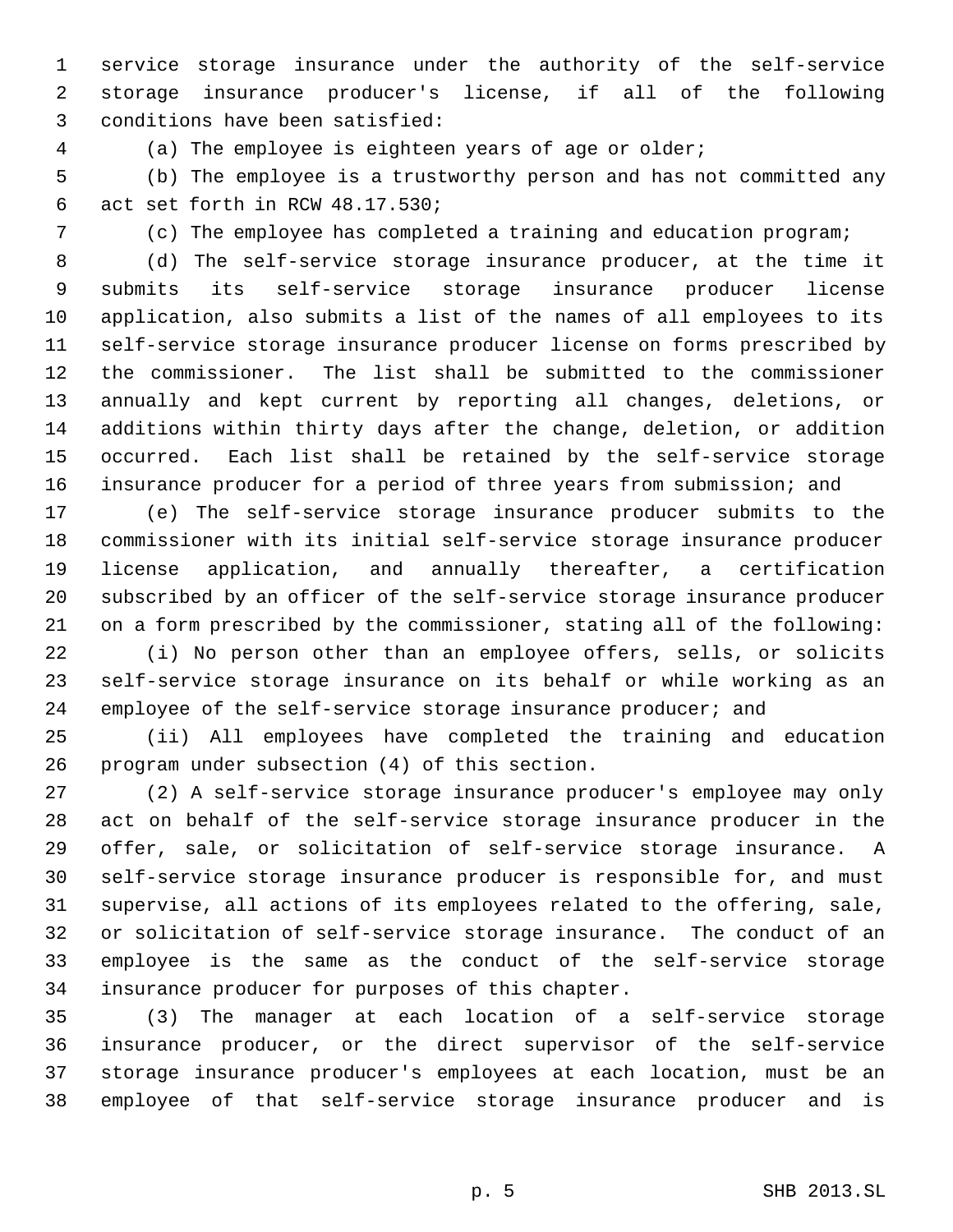responsible for the supervision of each additional employee at that location. Each self-service storage insurance producer shall identify the employee who is the manager or direct supervisor at each location in the employee list that it submits under subsection (1)(d) of this section.

 (4) Each self-service storage insurance producer shall provide a training and education program for each employee prior to allowing an employee to offer, sell, or solicit self-service storage insurance. Details of the program must be submitted to the commissioner, along with the license application, for approval prior to use, and resubmitted for approval of any changes prior to use. This training program shall meet the following minimum standards:

 (a) Each employee shall receive instruction about the insurance authorized under this chapter that may be offered for sale to prospective occupants; and

 (b) Each employee shall receive training about the requirements and limitations imposed on self-service storage insurance producer and employees under this chapter. The training must include specific instruction that the employee is prohibited by law from making any statement or engaging in any conduct express or implied, that would lead a consumer to believe that the:

 (i) Occupant does not have insurance policies in place that already provide the coverage being offered by the self-service storage producer under this chapter; or

 (ii) Employee is qualified to evaluate the adequacy of the occupant's existing insurance coverages.

 (5) The training and education program submitted to the commissioner is approved if no action is taken within thirty days of its submission.

 (6) An employee's authorization to offer, sell, or solicit self- service storage insurance expires when the employee's employment with the self-service storage insurance producer is terminated.

 (7) The self-service storage insurance producer shall retain for a period of one year from the date of each transaction records which enable it to identify the name of the employee involved in each rental transaction when an occupant purchases self-service storage insurance.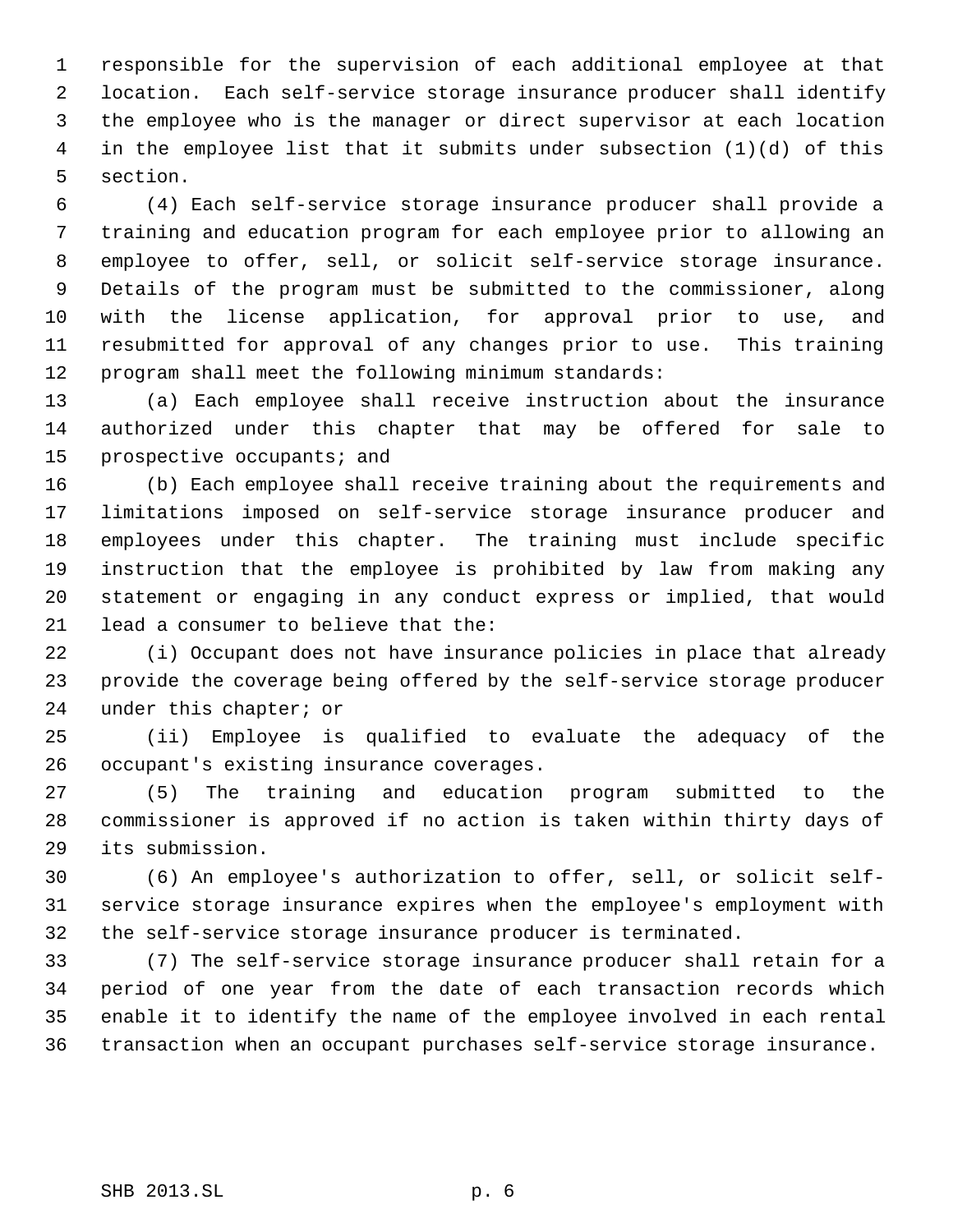| NEW SECTION. Sec. 9. The commissioner may adopt rules necessary |  |  |  |  |
|-----------------------------------------------------------------|--|--|--|--|
| 2 to implement and administer this chapter.                     |  |  |  |  |

| 3    | Sec. 10.         |     |       |                                                     | RCW 48.14.010 and 2007 c 117 s 37 are each amended to         |
|------|------------------|-----|-------|-----------------------------------------------------|---------------------------------------------------------------|
| 4    | read as follows: |     |       |                                                     |                                                               |
| 5    | (1)              |     |       |                                                     | The commissioner shall collect in advance the following fees: |
| 6    |                  | (a) |       | For filing charter documents:                       |                                                               |
| 7    |                  |     | (i)   | Original charter documents, bylaws                  |                                                               |
| 8    |                  |     |       | or record of organization of                        |                                                               |
| 9    |                  |     |       | insurers, or certified copies thereof,              |                                                               |
| 10   |                  |     |       | required to be filed $\dots\dots\dots\dots$         | \$250.00                                                      |
| 11   |                  |     | (ii)  | Amended charter documents, or                       |                                                               |
| 12   |                  |     |       | certified copy thereof, other than                  |                                                               |
| 13   |                  |     |       | amendments of bylaws                                | \$10.00                                                       |
| 14   |                  |     | (iii) | No additional charge or fee shall be                |                                                               |
| 15   |                  |     |       | required for filing any of such                     |                                                               |
| 16   |                  |     |       | documents in the office of the                      |                                                               |
| $17$ |                  |     |       | secretary of state.                                 |                                                               |
| 18   |                  | (b) |       | <b>Certificate of authority:</b>                    |                                                               |
| 19   |                  |     | (i)   | Issuance $\dots\dots\dots\dots\dots\dots\dots\dots$ | \$25.00                                                       |
| 20   |                  |     | (ii)  |                                                     | \$25.00                                                       |
| 21   |                  | (c) |       | Annual statement of insurer, filing                 | \$ 20.00                                                      |
| 22   |                  | (d) |       | Organization or financing of domestic insurers and  |                                                               |
| 23   |                  |     |       | affiliated corporations:                            |                                                               |
| 24   |                  |     | (i)   | Application for solicitation permit,                |                                                               |
| 25   |                  |     |       |                                                     | \$100.00                                                      |
| 26   |                  |     | (ii)  | Issuance of solicitation permit                     | \$25.00                                                       |
| 27   |                  | (e) |       | <b>Insurance producer licenses:</b>                 |                                                               |
| 28   |                  |     | (i)   | License application                                 | \$55.00                                                       |
| 29   |                  |     | (ii)  | License renewal, every two years                    |                                                               |
| 30   |                  |     |       |                                                     | \$55.00                                                       |
| 31   |                  |     | (iii) | Initial appointment and renewal of                  |                                                               |
| 32   |                  |     |       | appointment of each insurance                       |                                                               |
| 33   |                  |     |       | producer, every two years                           | \$20.00                                                       |
|      |                  |     |       |                                                     |                                                               |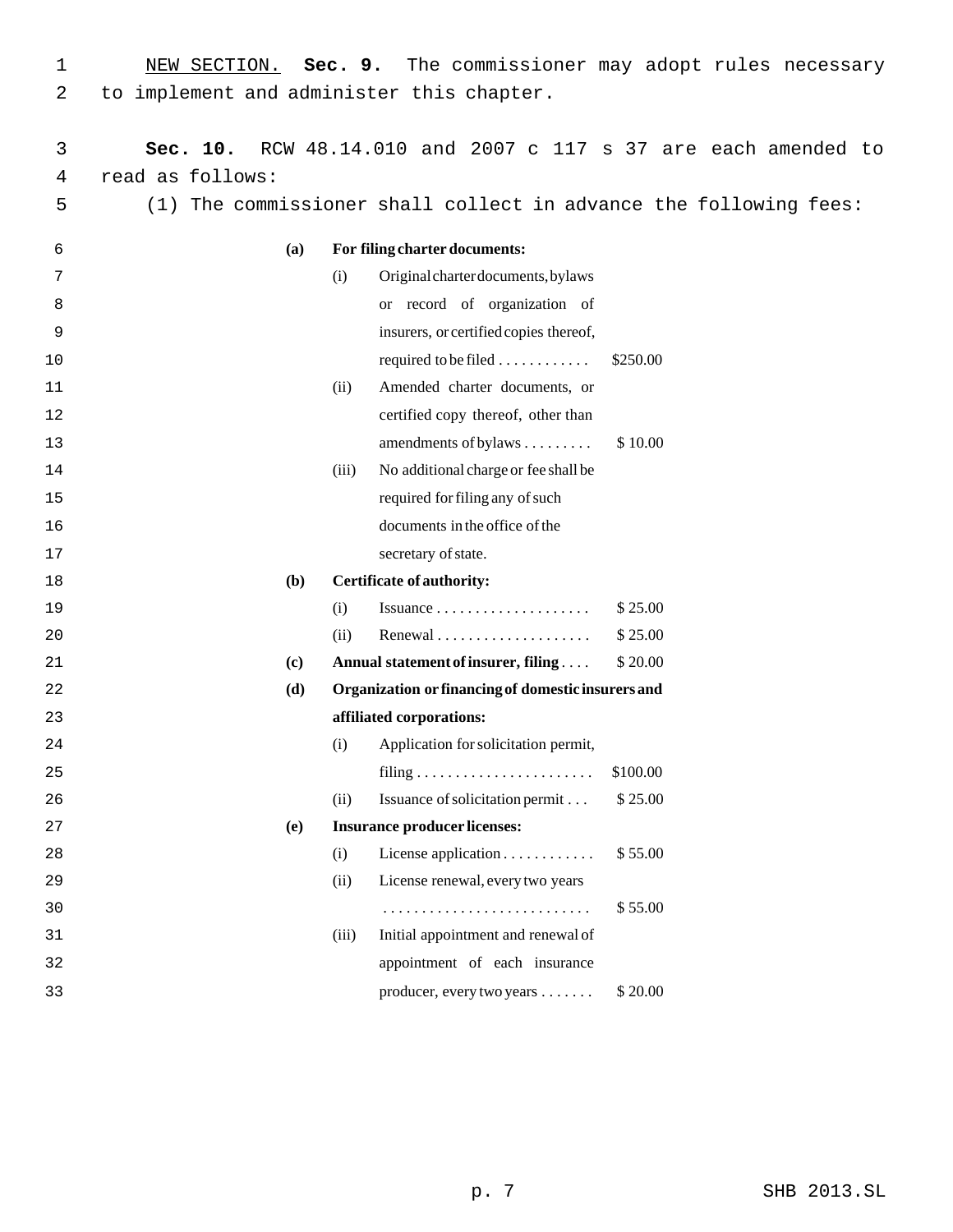| 1  |                            | (iv)<br>Limited line insurance producer                            |
|----|----------------------------|--------------------------------------------------------------------|
| 2  |                            | license application and renewal,                                   |
| 3  |                            | \$20.00<br>every two years $\dots \dots \dots \dots$               |
| 4  | (f)                        | <b>Reinsurance intermediary licenses:</b>                          |
| 5  | (i)                        | Reinsurance intermediary-broker,                                   |
| 6  |                            | each year<br>\$50.00                                               |
| 7  |                            | (ii)<br>Reinsurance<br>intermediary-                               |
| 8  |                            | \$100.00<br>manager, each year                                     |
| 9  | (g)                        | <b>Surplus line broker license application</b>                     |
| 10 |                            | and renewal, every two years<br>\$200.00                           |
| 11 | (h)                        | <b>Adjusters' licenses:</b>                                        |
| 12 | (i)                        | Independent adjuster, every two                                    |
| 13 |                            | \$50.00<br>$years \dots \dots \dots \dots \dots \dots \dots \dots$ |
| 14 |                            | adjuster, every two<br>(ii)<br>Public                              |
| 15 |                            | \$50.00<br>$years \dots \dots \dots \dots \dots \dots \dots \dots$ |
| 16 | (i)                        | Managing general agent appointment,                                |
| 17 |                            | \$200.00                                                           |
| 18 | (j)                        | <b>Examination for license, each examination:</b>                  |
| 19 |                            | All examinations, except examinations                              |
| 20 |                            | administered by an independent                                     |
| 21 |                            | testing service, the fees for which are                            |
| 22 |                            | to be approved by the commissioner                                 |
| 23 |                            | and collected directly by and retained                             |
| 24 |                            | by such independent testing service                                |
| 25 |                            | \$20.00                                                            |
| 26 | $\left( \mathbf{k}\right)$ | <b>Miscellaneous services:</b>                                     |
| 27 | (i)                        | \$5.00<br>Filing other documents                                   |
| 28 |                            | Commissioner's certificate under<br>(ii)                           |
| 29 |                            | \$5.00                                                             |
| 30 |                            | Copy of documents filed in the<br>(iii)                            |
| 31 |                            | commissioner's office, reasonable                                  |
| 32 |                            | charge therefor as determined by                                   |
| 33 |                            | the commissioner.                                                  |
| 34 | $\Omega$                   | Self-service storage specialty insurance producer                  |
| 35 |                            | license application and renewal:                                   |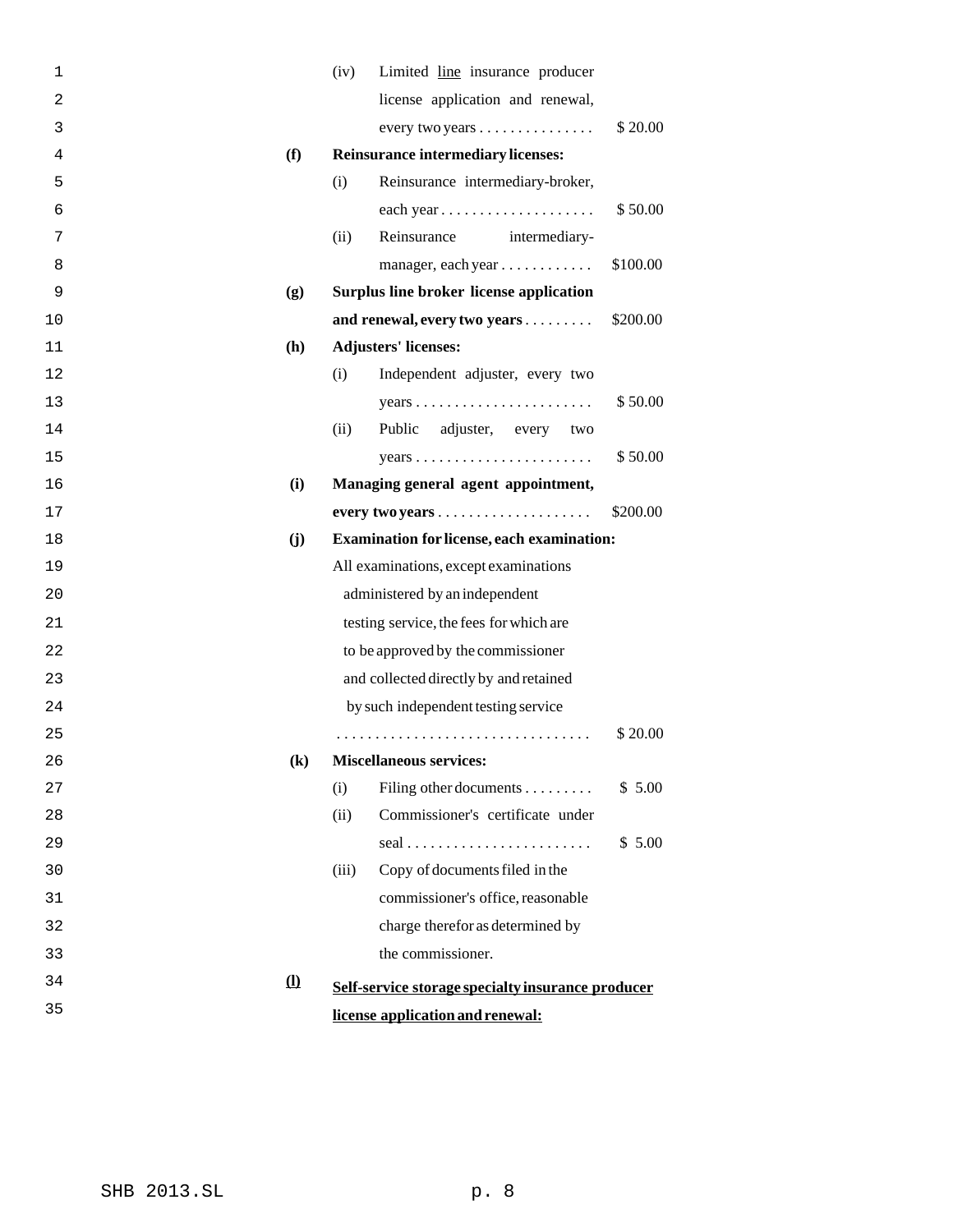|   | Every two years, \$130.00 for an owner  |
|---|-----------------------------------------|
|   | with under fifty employees or           |
|   | \$375.00 for an owner with fifty or     |
|   | more employees; plus a location fee     |
| 5 | of \$35.00 for each additional location |
|   | of an owner.                            |

 (2) All fees so collected shall be remitted by the commissioner to the state treasurer not later than the first business day following, and shall be placed to the credit of the general fund.

 (a) Fees for examinations administered by an independent testing 11 service that are approved by the commissioner under subsection  $(1)(j)$  of this section shall be collected directly by the independent testing service and retained by it.

 (b) Fees for copies of documents filed in the commissioner's office shall be remitted by the commissioner to the state treasurer not later than the first business day following, and shall be placed to the credit of the insurance commissioner's regulatory account.

 **Sec. 11.** RCW 48.17.170 and 2007 c 117 s 12 are each amended to read as follows:

 (1) Unless denied licensure under RCW 48.17.530, persons who have met the requirements of RCW 48.17.090 and 48.17.110 shall be issued an insurance producer license. An insurance producer may receive a license in one or more of the following lines of authority:

 (a) "Life," which is insurance coverage on human lives, including benefits of endowment and annuities, and may include benefits in the event of death or dismemberment by accident and benefits for disability income;

 (b) "Disability," which is insurance coverage for accident, health, and disability or sickness, bodily injury, or accidental death, and may include benefits for disability income;

 (c) "Property," which is insurance coverage for the direct or consequential loss or damage to property of every kind;

 (d) "Casualty," which is insurance coverage against legal liability, including that for death, injury, or disability or damage to real or personal property;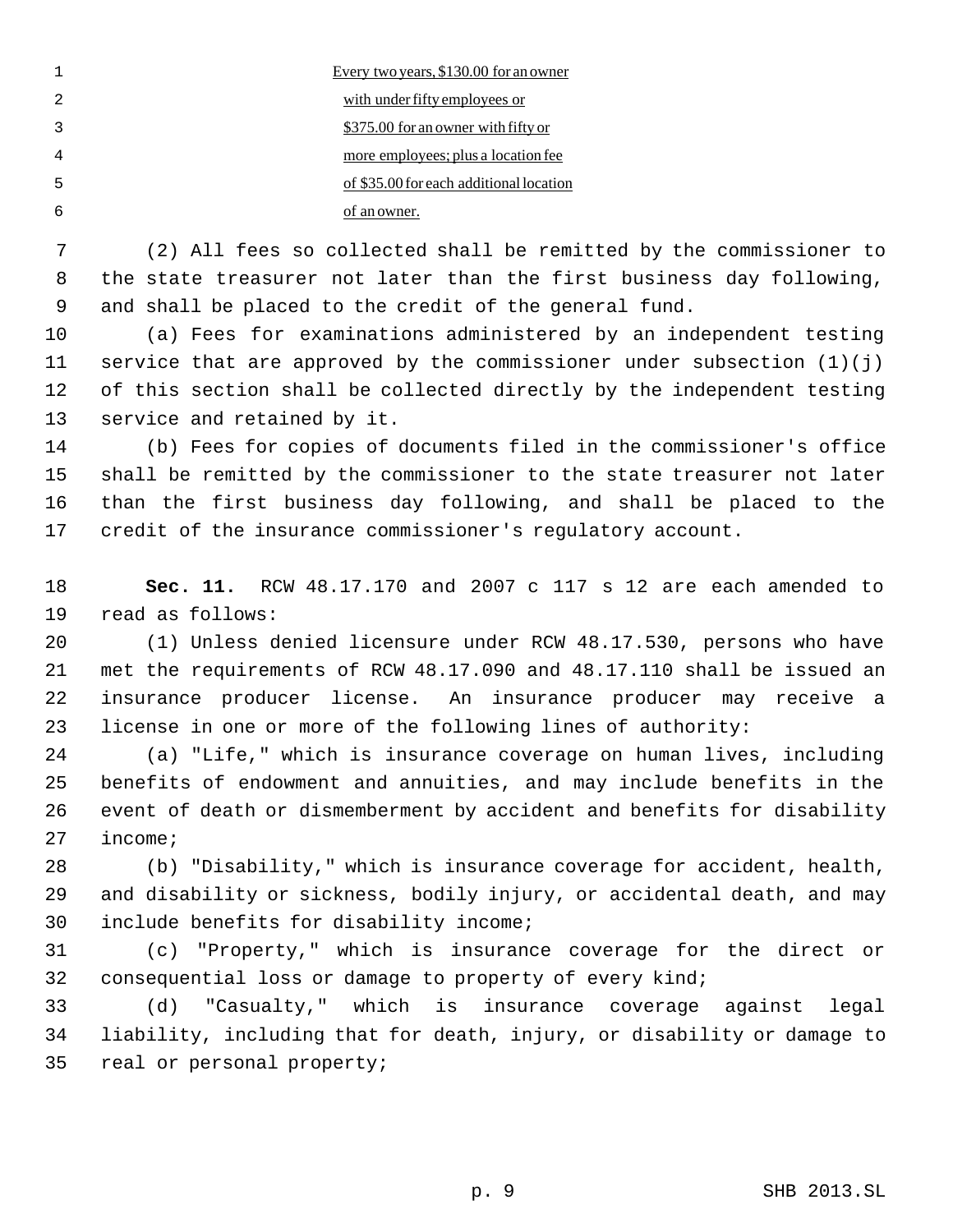(e) "Variable life and variable annuity products," which is insurance coverage provided under variable life insurance contracts, variable annuities, or any other life insurance or annuity product that 4 reflects the investment experience of a separate account;

 (f) "Personal lines," which is property and casualty insurance coverage sold to individuals and families for primarily noncommercial purposes;

(g) Limited lines:

(i) Surety;

10 (ii) Limited line credit insurance;

(iii) Travel;

(h) Specialty lines:

13 (i) Communications equipment or services;

14 (ii) Rental car;  $((er))$ 

15 (iii) Self-service storage; or

 (i) Any other line of insurance permitted under state laws or rules.

 (2) Unless denied licensure under RCW 48.17.530, persons who have met the requirements of RCW 48.17.090(4) shall be issued a title insurance agent license.

 (3) All insurance producers', title insurance agents', and adjusters' licenses issued by the commissioner shall be valid for the time period established by the commissioner unless suspended or revoked at an earlier date.

 (4) Subject to the right of the commissioner to suspend, revoke, or refuse to renew any insurance producer's, title insurance agent's, or adjuster's license as provided in this title, the license may be renewed into another like period by filing with the commissioner by any means acceptable to the commissioner on or before the expiration date a request, by or on behalf of the licensee, for such renewal accompanied by payment of the renewal fee as specified in RCW 48.14.010.

 (5) If the request and fee for renewal of an insurance producer's, title insurance agent's, or adjuster's license is filed with the commissioner prior to expiration of the existing license, the licensee may continue to act under such license, unless sooner revoked or suspended, until the issuance of a renewal license, or until the expiration of fifteen days after the commissioner has refused to renew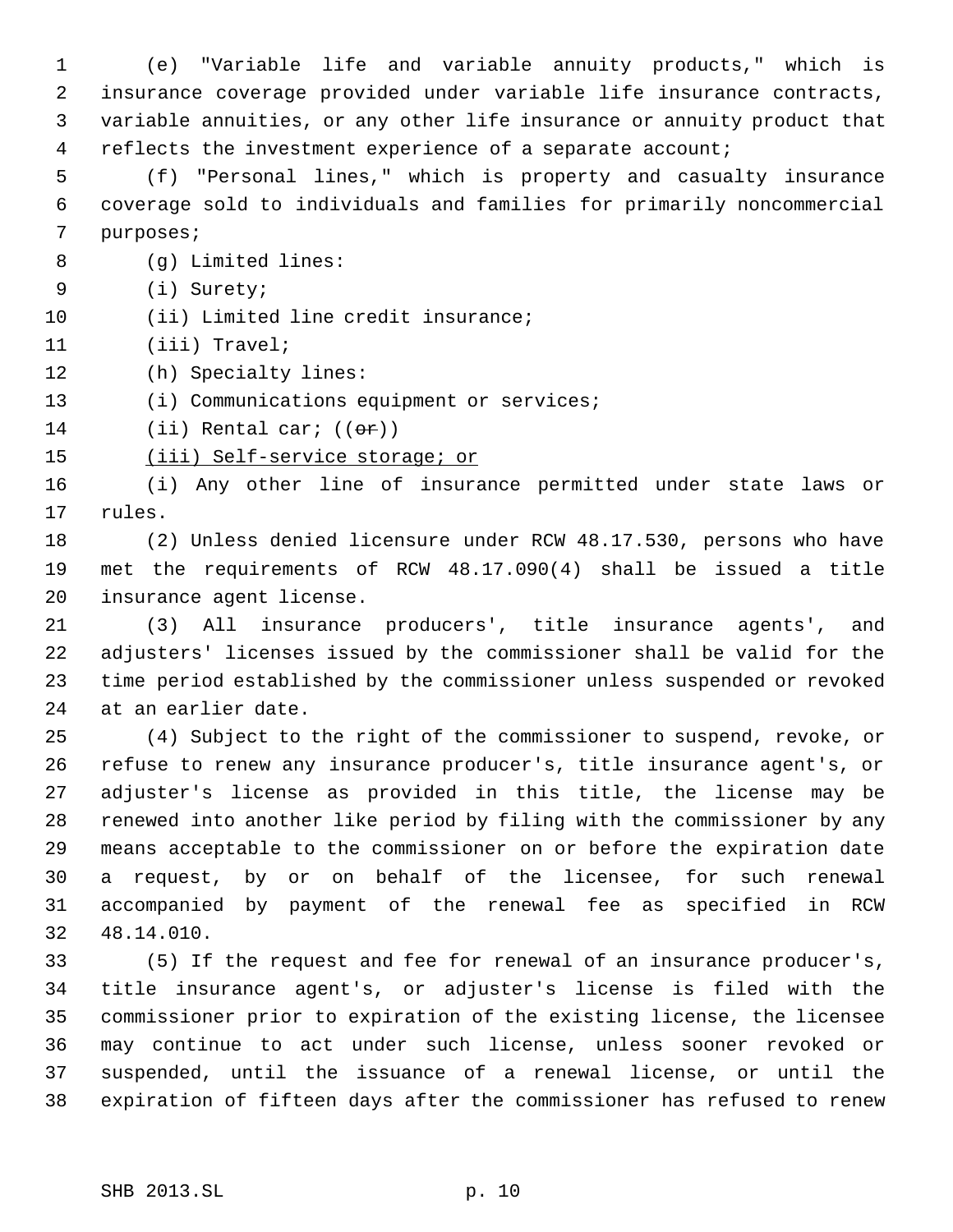the license and has mailed order of such refusal to the licensee. Any request for renewal not so filed until after date of expiration may be considered by the commissioner as an application for a new license.

 (6) For all licenses, if request for renewal of an insurance producer's, title insurance agent's, or adjuster's license or payment of the fee is not received by the commissioner prior to the expiration date as required under subsection (4) of this section, the insurer or applicant for renewal shall pay to the commissioner and the commissioner shall collect, in addition to the regular fee, a surcharge as follows: For the first thirty days or part thereof of delinquency the surcharge is fifty percent of the fee; for all delinquencies extending more than thirty days, the surcharge is one hundred percent of the fee. A surcharge of two hundred percent of the renewal fee is required for any delinquency extending more than sixty days after the expiration date. This subsection shall not exempt any person from any penalty provided by law for transacting business without a valid and subsisting license or appointment, or affect the commissioner's right, at his or her discretion, to consider such delinquent application as one for a new license or appointment.

 (7) An individual insurance producer, title insurance agent, or adjuster who allows his or her license to lapse may, within twelve months after the expiration date, reinstate the same license without the necessity of passing a written examination.

 (8) A licensed insurance producer who is unable to comply with license renewal procedures due to military service or some other extenuating circumstance such as a long-term medical disability, may request a waiver of those procedures. The producer may also request a waiver of any examination requirement or any other fine or sanction imposed for failure to comply with renewal procedures.

 (9) The license shall contain the licensee's name, address, personal identification number, and the date of issuance, lines of authority, expiration date, and any other information the commissioner deems necessary.

 (10) Licensees shall inform the commissioner by any means acceptable to the commissioner of a change of address within thirty days of the change. Failure to timely inform the commissioner of a change in legal name or address may result in a penalty under either RCW 48.17.530 or 48.17.560, or both.